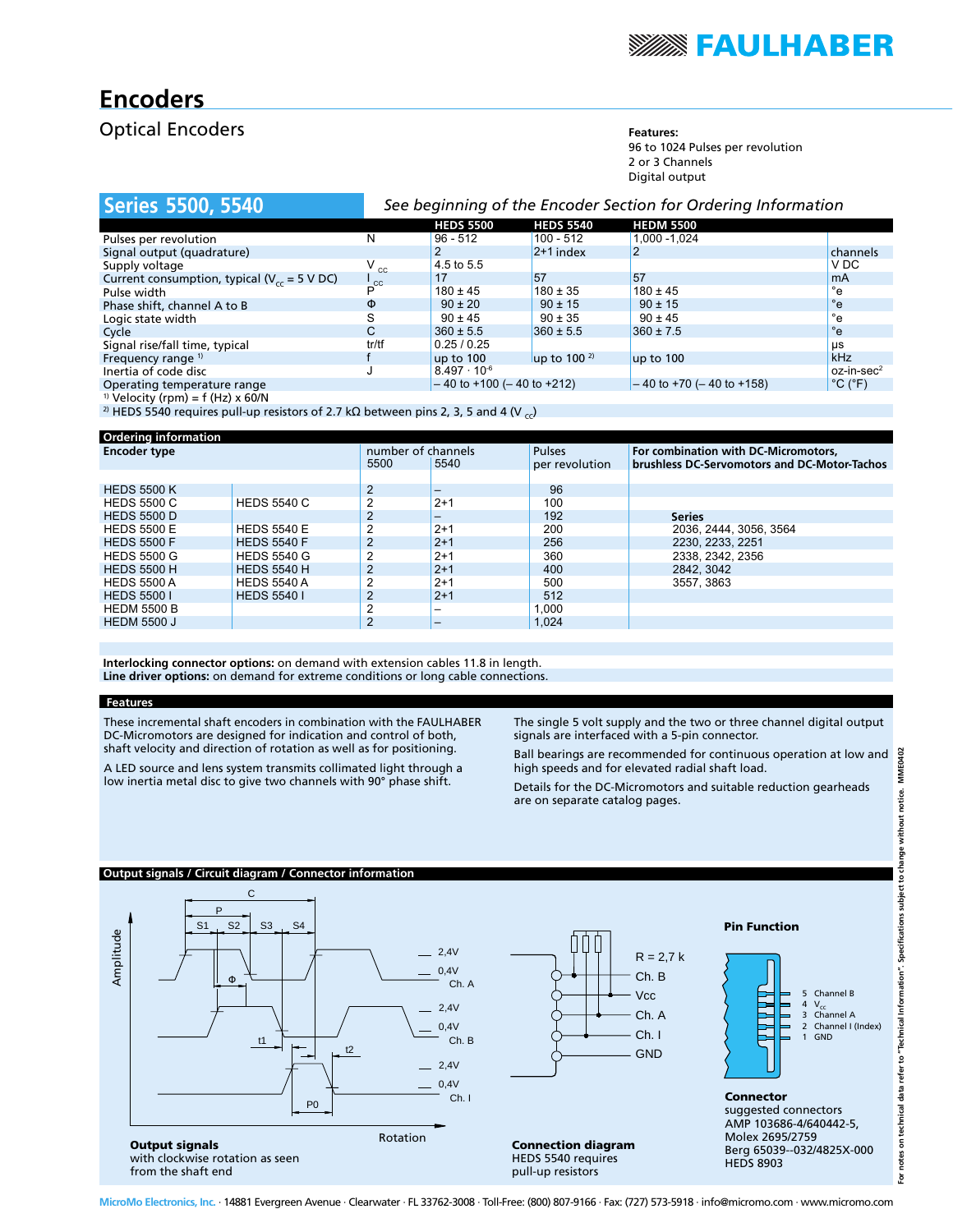

# **Encoders**

# **Optical Encoders with Line Driver Features:** Features: Features:

500 Pulses per revolution 3 Channels + complementary outputs Digital output Line driver

| Series 5540                                       | See beginning of the Encoder Section for Ordering Information |                                     |                              |
|---------------------------------------------------|---------------------------------------------------------------|-------------------------------------|------------------------------|
|                                                   |                                                               | <b>HEDL 5540</b>                    |                              |
| Pulses per revolution                             | N                                                             | 500                                 |                              |
| Signal output, (quadrature)                       |                                                               | 2+1 index and complementary outputs | channels                     |
| Supply voltage                                    | $V_{cc}$                                                      | 4.5 to 5.5                          | V <sub>DC</sub>              |
| Current consumption, typical ( $V_{cc}$ = 5 V DC) | $\frac{1}{c}$                                                 | 57                                  | <b>mA</b>                    |
| Pulse width                                       |                                                               | $180 \pm 35$                        | °e                           |
| Index pulse width                                 | P <sub>o</sub>                                                | $90 \pm 35$                         | $^{\circ}$ e                 |
| Phase shift, channel A to B                       | Φ                                                             | $90 \pm 15$                         | °e                           |
| Logic state width                                 |                                                               | $90 \pm 35$                         | $^{\circ}$ e                 |
| Cycle                                             |                                                               | $360 \pm 5.5$                       | °e                           |
| Signal rise/fall time, typical                    | tr/tf                                                         | 0.25/0.25                           | μs                           |
| Frequency range <sup>1)</sup>                     |                                                               | up to 100                           | kHz                          |
| Inertia of code disc                              |                                                               | $8.497 \cdot 10^{-6}$               | $oz-in\text{-}sec^2$         |
| Operating temperature range                       |                                                               | 0 to 70 (32 to 158)                 | $^{\circ}$ C ( $^{\circ}$ F) |
| <sup>1)</sup> Velocity (rpm) = $f$ (Hz) x 60/N    |                                                               |                                     |                              |
|                                                   |                                                               |                                     |                              |

| <b>Ordering information</b> |         |                            |                                    |
|-----------------------------|---------|----------------------------|------------------------------------|
| <b>Encoder type</b>         | number  | pulses                     |                                    |
|                             |         | of channels per revolution | For combination with:              |
|                             |         |                            |                                    |
| <b>HEDL 5540 A</b>          | $2 + 1$ | 500                        | DC-Micromotors and DC-Motor-Tachos |
|                             |         |                            | <b>Series</b>                      |
|                             |         |                            | 2230, 2233, 2251                   |
|                             |         |                            | 2338, 2342                         |
|                             |         |                            | 2642, 2657, 2842                   |
|                             |         |                            | 3042, 3557, 3863                   |
|                             |         |                            |                                    |
|                             |         |                            | brushless DC-Servomotors           |
|                             |         |                            | <b>Series</b>                      |
|                             |         |                            | 2036, 2444, 3564                   |
|                             |         |                            |                                    |

The housing dimensions of the HEDL encoder are the same as the HEDS/HEDM encoders, but there is a ribbon cable instead of plain connector pins

Suggested Line Receivers: LT-1

### **Features**

These incremental shaft encoders in combination with the FAULHABER DC-Micromotors and brushless DC-Servomotors are designed for indication and control of both, shaft velocity and direction of rotation as well as for positioning.

 A LED source and lens system transmits collimated light through a low inertia metal disc to give two channels with 90° phase shift.

The index pulse is synchronized with the channel B. Each encoder channel provides complementary output signals.

**Output signals / Circuit diagram / Connector information**

The single 5 volt supply and the digital output signals are interfaced with a connector.

The line driver offers enhanced performance when the encoder is used in noisy environments, or when it is required to drive long distances.

Motor with ball bearings are recommended for continuous operation at low and high speeds and for elevated radial shaft load.

Details for the motors and suitable reduction gearheads are on separate catalog pages.

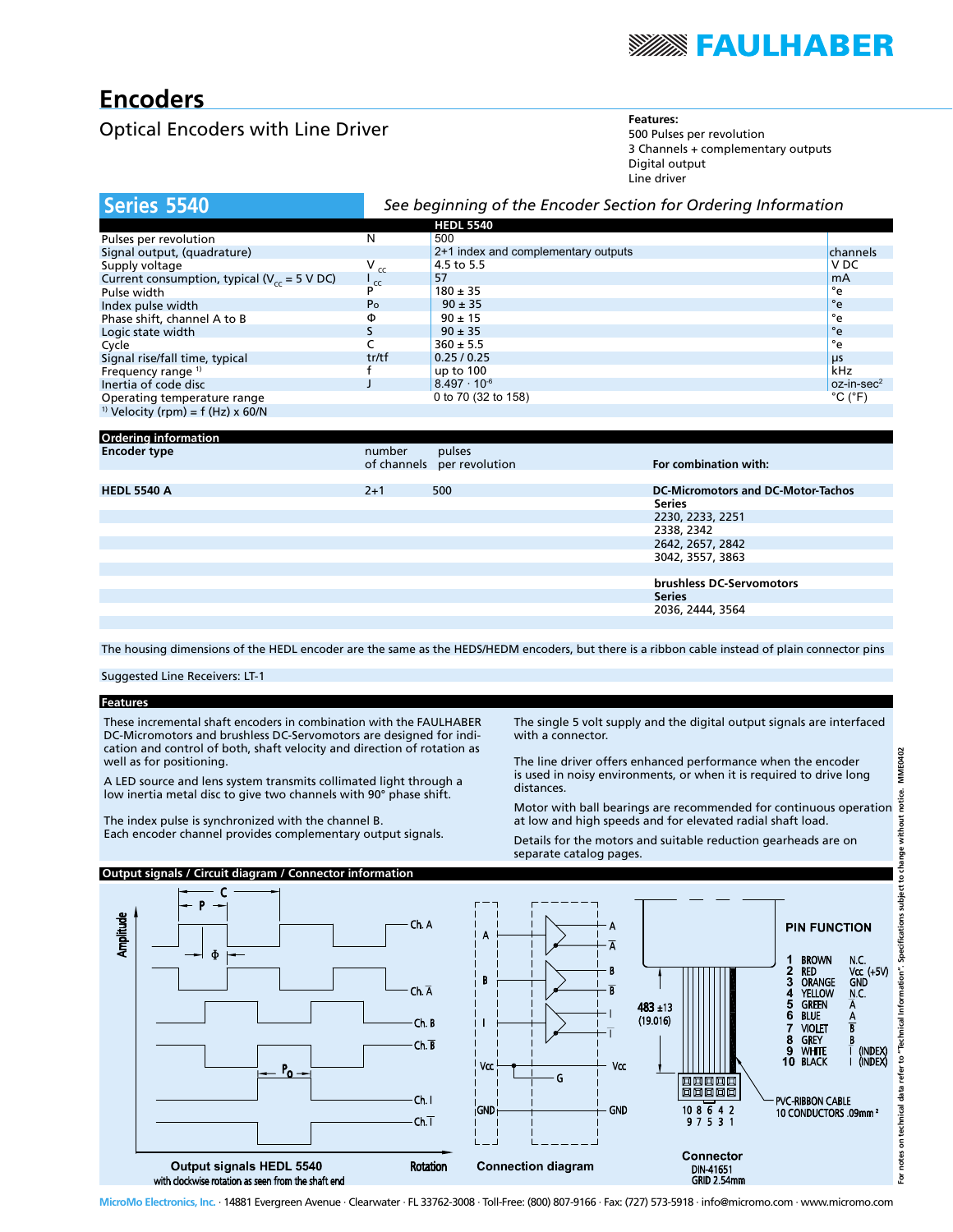

Encoders HEDS 5500, 5540 2657  $79.6(3.134)$  51 (2.008) with DC-Micromotor 2642, 2657 **HEDS 5500, 5540 with motor 3557**



**HEDS 5500, 5540 with motor 3863**